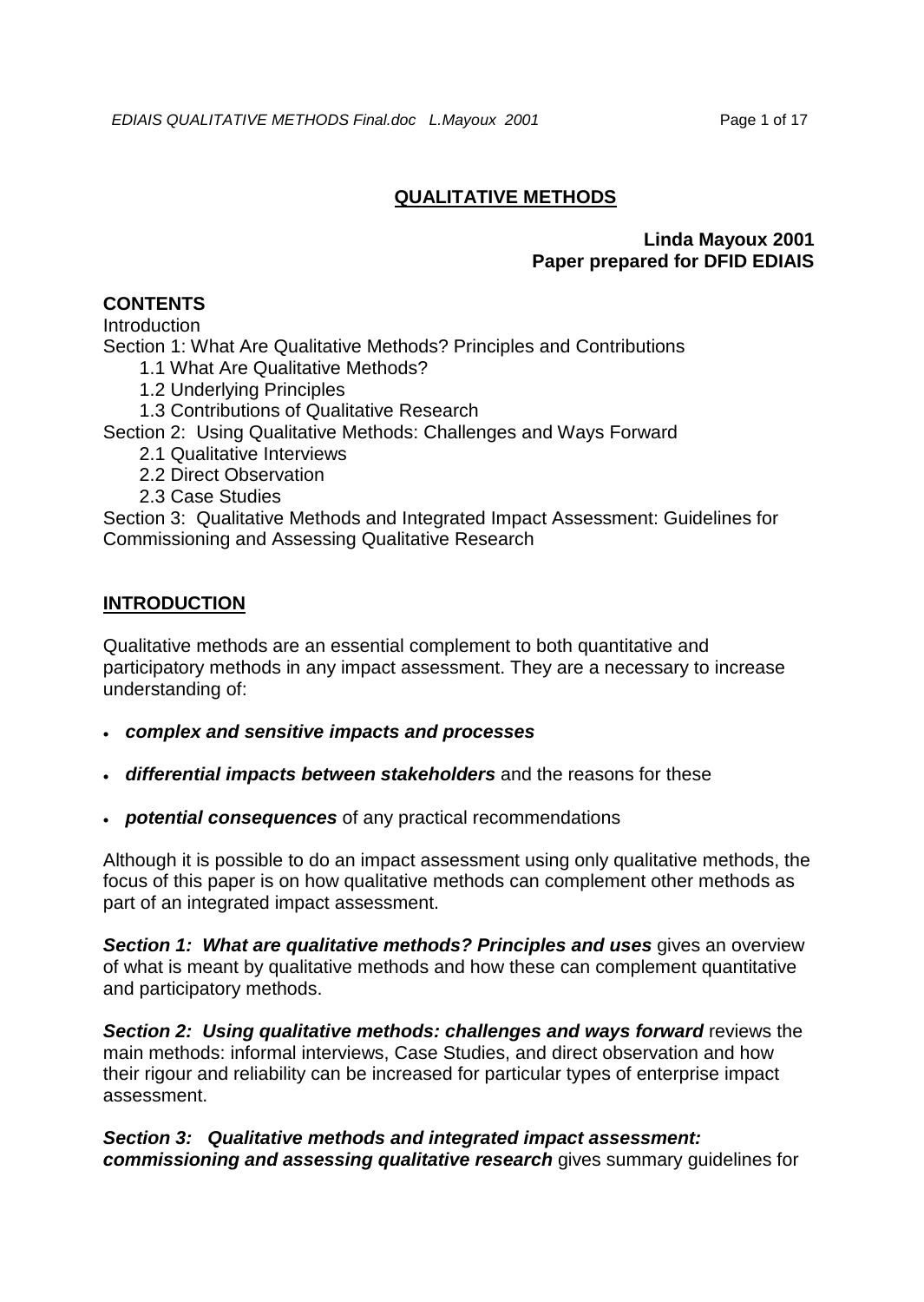commissioning and assessing qualitative methods in different types of enterprise intervention.

The paper does not give detailed guidance on use of qualitative methods in different academic disciplines. For this the reader is referred to the papers listed in the references at the end of the paper.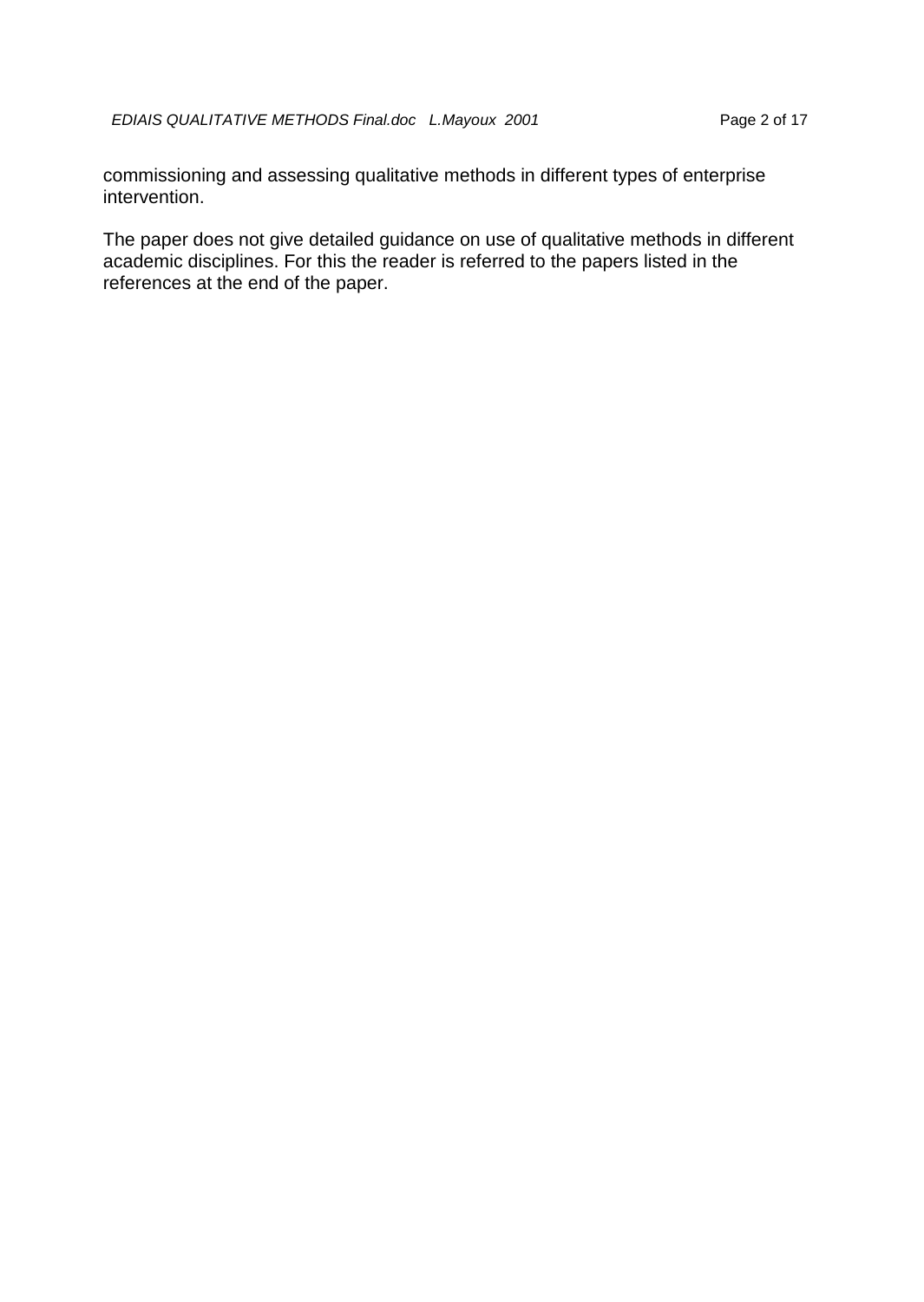## **SECTION 1: WHAT ARE QUALITATIVE METHODS? PRINCIPLES AND CONTRIBUTIONS**

## **1.1 WHAT ARE QUALITATIVE METHODS?**

Qualitative research is a well-established academic tradition in anthropology, sociology, history and geography<sup>[1](#page-2-0)</sup>. Qualitative methods are usually understood to include:

- *Qualitative interviews* which can range from semi-structured questionnaires to open-ended ad hoc conversations
- *Direct observation* including participant and non-participant observation, ethnographic diaries, and more recently photography and video
- **Case studies** combining different methods to compile a holistic understanding of eg individuals, households, communities, markets or institutions

Qualitative methods are generally associated with evaluation of the social dimensions of development programmes, particularly programmes which have explicit social development aims. However any simple dichotomy between quantitative = economic and qualitative  $=$  social needs to be questioned:

• many social impacts can and should be quantified (see Section on quantification). Unless this is done there is a tendency to see social impacts as somehow less tangible and less important than economic impacts which have been quantified.

• qualitative methods also have a contribution to areas which are generally seen as quantitative e.g. investigation of impact on incomes and markets. Failure to analyse qualitative dimensions of livelihoods such as non-market activities and power relations leads to misrepresentation and inaccuracy in analysis of economic impacts<sup>[2](#page-2-1)</sup>.

Qualitative methods have also conventionally been used more in the context of micro-level analysis<sup>[3](#page-2-2)</sup>. However more recently there has been increasing emphasis on qualitative analysis of macro-level policy, organizations and advocacy<sup>[4](#page-2-3)</sup>.

# **1.2 UNDERLYING PRINCIPLES**

Qualitative research is based on a number of distinctive underlying principles. However qualitative methods are more usefully seen not as a discrete set of tools and techniques, but as complementary methods which can be adapted along a

<span id="page-2-0"></span> $1$  For an overview and details of debates in different academic disciplines see papers in Denzin and Lincoln eds 1994 and Thomas et al eds 1999.

<span id="page-2-1"></span> $2$  For a convincing and interesting critique of the limitations of quantitative economic analysis in evaluating economic development programmes see Hill 1986.

<span id="page-2-2"></span> $3$  Good examples are some of the in-depth studies of microfinance and women's empowerment e.g. Kabeer 1998; Todd 1996.

<span id="page-2-3"></span>For discussion and references see relevant chapters in Roche 1999.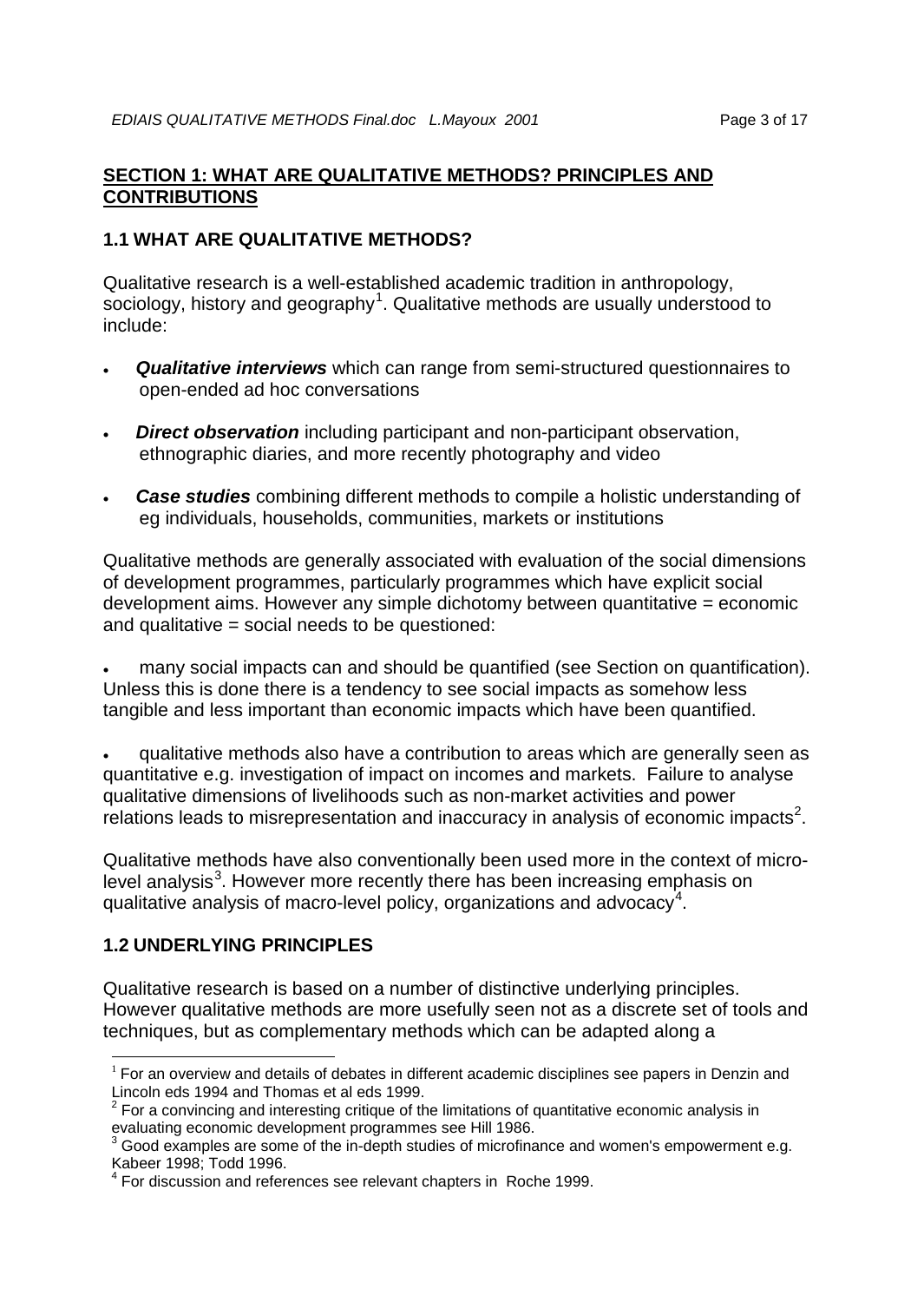continuum of overlap with quantitative and participatory methods.

Qualitative methods contrast with quantitative methods in a number of important respects which they share with participatory methods. They are:

• *holistic* ie development is seen as an interconnected process with many different dimensions. A key focus of investigation is not on the different dimensions in isolation e.g. separating out economic and social impacts, but understanding the interlinkages and tensions between them. Whereas quantitative methods seek to separate and simplify indicators and impact processes in order to measure them, qualitative methods seek to understand the complexity as a more accurate reflection of reality.

• *based on recognition of multiple realities* where reality is seen as inherently subjective. The focus is on understanding different perceptions, aspirations and interests and how these influence accounts of ' facts ' and events rather than attempting to reduce them to one version of reality. For example women and men may have different accounts of levels of income and/or role in household decisionmaking. Different stakeholders may have different perceptions of power relations within organizations. Qualitative methods treat these differences as interesting in themselves as indicators of relative power and as possible explanatory factors in differential impacts of development interventions.

•*heuristic, interpretative and inductive* ie qualitative research evolves rather than restricts itself to predetermined questions or hypotheses. Any assessment starts with an intensive familiarisation with the context, institutions and policies to be assessed and progressively builds up a comprehensive understanding of the processes involved. Because of the emphasis on understanding complexity the scope and focus of the research are continually redefined as understanding of different parts of the process increases and new issues arise.

• *requires in-depth face-to-face field work.* Because of the need to relate all these different dimensions together in the cumulative understanding of a particular context, it is more difficult to delegate or divide up different parts of the qualitative investigation between different people. Skilled (and hence more expensive) researchers typically spend long periods in the field rather than delegating field research and questionnaires to less-skilled enumerators, although in the field they may closely supervise local researchers to collect less difficult information.

In the above respects qualitative methods are broadly similar to participatory methods. However qualitative methods also contrast with participatory methods in a number of important respects:

• *central role of the outside researcher* in design, research and analysis. Although there is the focus on multiple realities, the ways in which these are investigated and the analysis of their significance lies largely with the researcher rather than being an open-ended process to be determined by participants.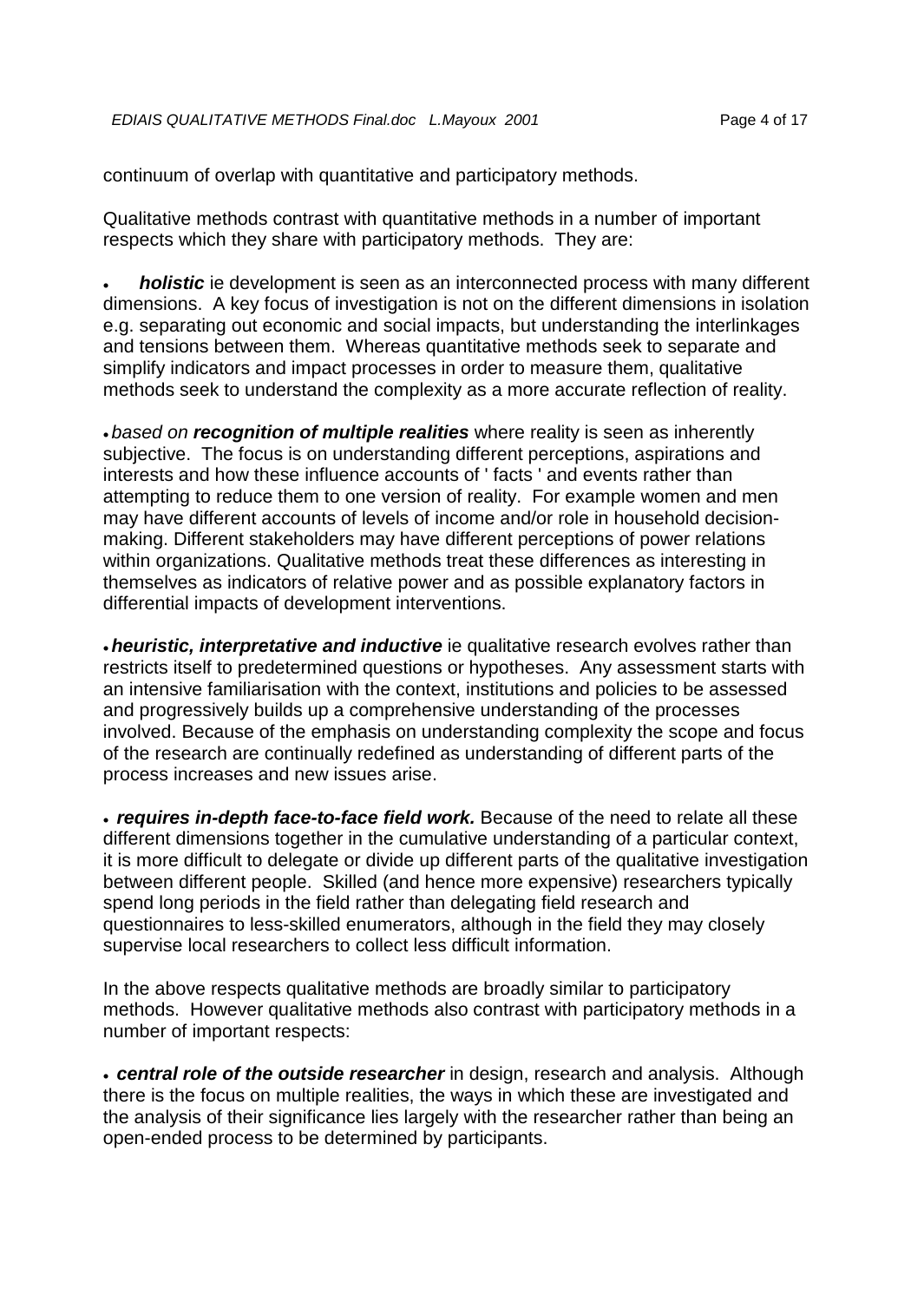• there is a *focus on information from individuals*: although qualitative methods may be used to compile Case Studies or observe groups and communities, there is much more of an emphasis on individual information. This makes it possible to ask much more sensitive probing questions which people would not like to answer in a public forum.

• the investigation *records what is happening rather than seeking to influence events:* a key difference between qualitative and participatory methods is that qualitative methods seek to understand current events rather than intervening to change future events. Although recording individual accounts may aim to empower people and influence policy through making them more visible, there is no attempt to integrate qualitative research with empowerment and policy development. This may make the data more reliable in some respects as people are less liable to manipulate information in expectation of beneficial outcomes or fear of unwanted consequences.

## **1.3 CONTRIBUTIONS OF QUALITATIVE RESEARCH**

Because of these distinctive principles and characteristics, qualitative methods are useful compliments to quantitative and participatory methods in order to:

## *Increase understanding of WHAT is happening*.

- Qualitative methods are useful in informing the *selection of criteria and indicators,* highlighting any limitations or complexities and hence assisting in their interpretation.
- Qualitative methods are also often necessary to investigate more *complex and sensitive impacts* which are not so easy to quantify or where quantification would be extremely time-consuming and costly. They are also used to investigate more sensitive issues which cannot be easily aired in the public forum of participatory methods.

## *Contribute to understanding of WHO is affected in which ways*.

- Qualitative methods highlight the voices of those who are most *disadvantaged* in ways which might be difficult to the public and consensual nature of participatory methods or missed in the process of aggregation of quantitative methods.
- Qualitative methods can also be used for probing of *key informants* to further investigate issues of diversity and conflict.

## *Analyse WHY particular impacts are occurring.*

• Qualitative methods enable more probing investigation of *contexts and development processes* and the complex interactions between contexts, grassroots aspirations and strategies, institutional structures and enterprise interventions.

## *Assessing HOW POLICY CAN BE IMPROVED.*

• Qualitative methods are likely to be necessary in investigating more complex and sensitive issues essential to understanding the feasibility of proposals from participatory workshops.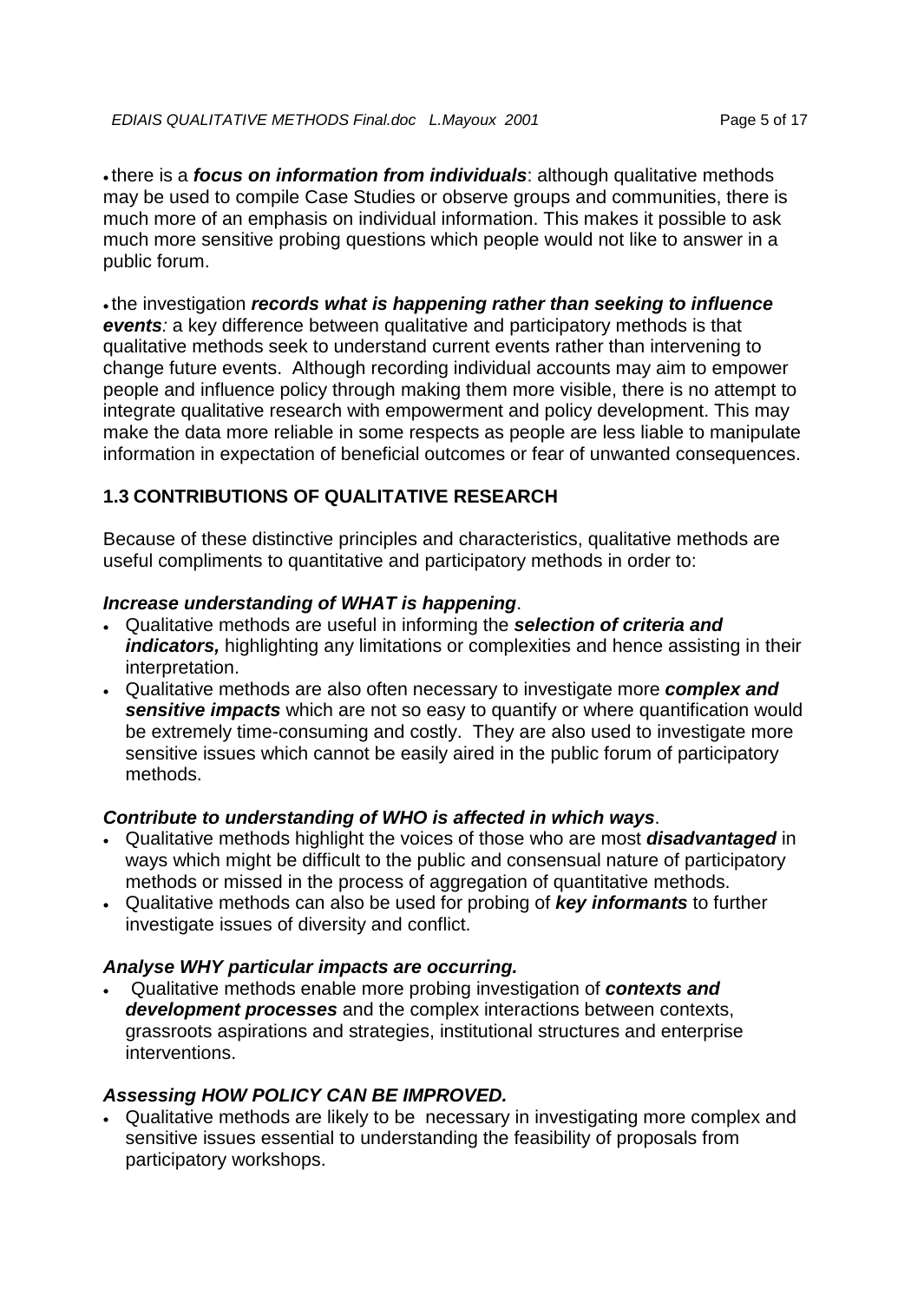## **BOX 1: QUALITATIVE RESEARCH: SUMMARY OF KEY METHODS AND UNDERLYING PRINCIPLES**

## **KEY METHODS**

- *Qualitative interviews*
- *Direct observation*
- *Case Studies*

## **DISTINCTIVE UNDERLYING PRINCIPLES**

## **Contrast with quantitative methods but in common with participatory methods**

- holistic
- recognition of multiple realities
- heuristic, interpretative and inductive
- requires in-depth face-to-face field work

#### **Contrast with participatory methods but in common with quantitative methods**

- central importance of outside researcher in design, research and analysis
- focus on information from individuals as well as groups and communities
- seek to record what is happening rather than influencing events

## **CONTRIBUTIONS**

**WHAT** is happening:

- informing the *selection of criteria and indicators,*
- investigating more *complex and sensitive impacts*

**WHO** is affected in which ways through:

- probing of *key informants*
- highlighting the voices of those who are most *disadvantaged*

**WHY** are particular impacts are occurring through probing investigation of the complex interactions between

- **contexts**, grassroots aspirations and strategies and
- *development processes,* institutional structures and enterprise interventions.

**HOW POLICY CAN BE IMPROVED** through investigating:

## • *more complex and sensitive issues*

• *hypothetical cases* with key informants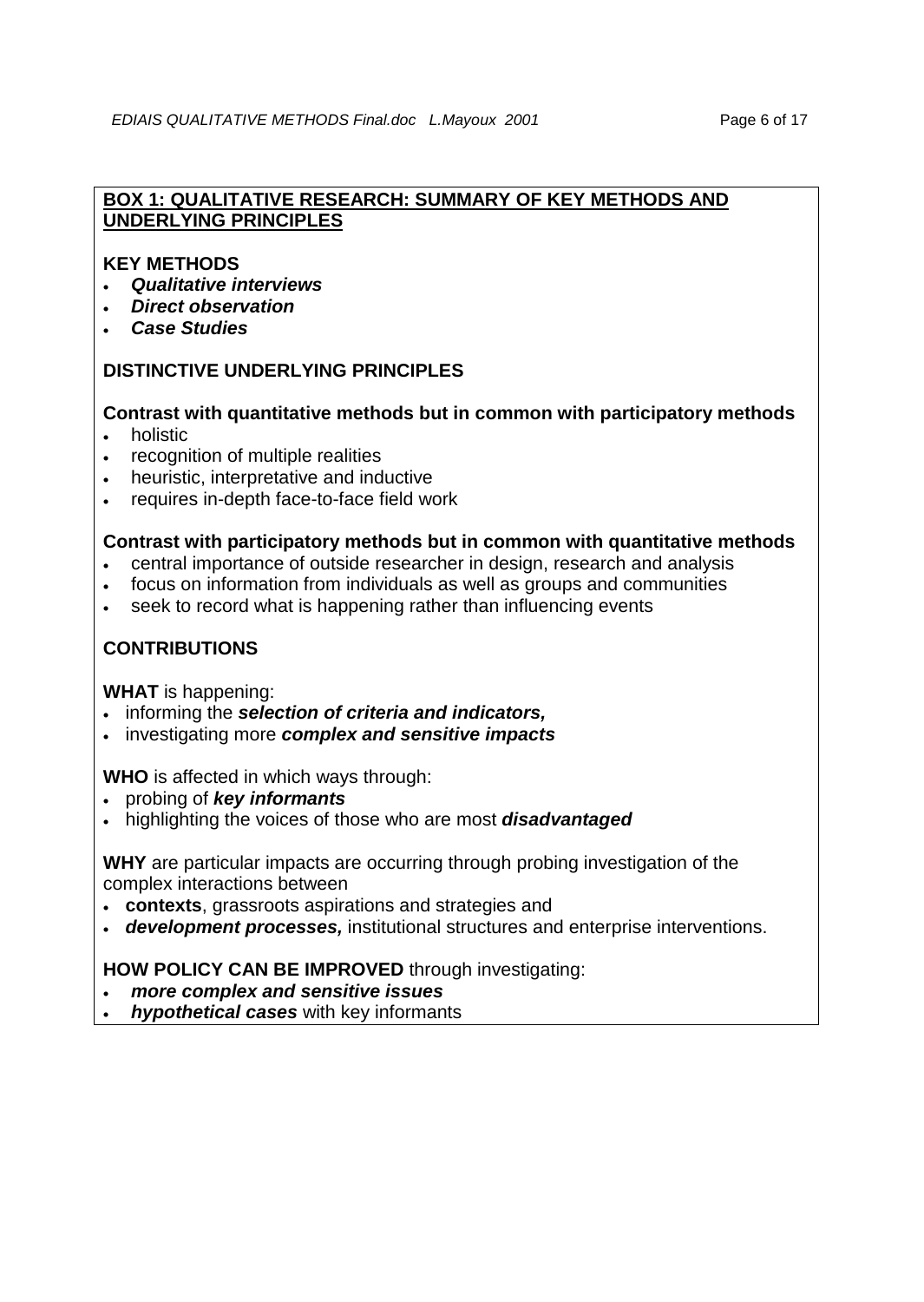# **SECTION 2: USING QUALITATIVE METHODS: CHALLENGES AND WAYS FORWARD**

At the same time the very strengths and contributions of qualitative methods can conversely be weaknesses if they are used badly for superficial analysis as indicated in Box 2. Qualitative research is frequently dismissed as 'unscientific' and 'anecdotal' by researchers used to quantitative analysis. As discussed in more detail in what follows, in some cases the potential challenges can be overcome through careful use of qualitative methods themselves and in other cases they require triangulation with other methods.

|                                                      | <b>Advantages</b>                                                                                            | <b>Challenges</b>                                                                         | <b>Ways forward</b>                                                                                            |
|------------------------------------------------------|--------------------------------------------------------------------------------------------------------------|-------------------------------------------------------------------------------------------|----------------------------------------------------------------------------------------------------------------|
| holistic                                             | la more accurate<br>reflection of complex<br>reality                                                         | investigation can be so<br>all-encompassing that it<br>is difficult to focus              | continual refinement of<br>hypotheses to focus<br>investigation                                                |
| recognition<br>of multiple<br>realities              | more balanced<br>representation of<br>different stakeholders                                                 | may be difficult to<br>reconcile differences<br>and assess how<br>representative they are | careful targeting                                                                                              |
| heuristic,<br>interpretativ<br>e and<br>inductive    | a better understanding<br>of processes                                                                       | again investigation can<br>be so all-encompassing<br>that it is difficult to focus        | continual refinement of<br>hypotheses<br>skilled and focused probing<br>systematic use of computer<br>analysis |
| requires in-<br>depth face-<br>to-face field<br>work | better rapport with<br>respondents and more<br>continuous contact<br>leading to more<br>accurate information | requires skilled<br>investigators                                                         | training and close<br>supervision of field assistants                                                          |
| central<br>importance<br>of outside<br>researcher    | external<br>understanding may<br>enable a more<br>balanced<br>understanding than<br>that of insiders         | investigation may be<br>overly influenced by the<br>subjective views of the<br>researcher | continually reflecting on<br>own biases and prejudices<br>detailed recording                                   |

## **BOX 2: QUALITATIVE METHODS: ADVANTAGES AND CHALLENGES**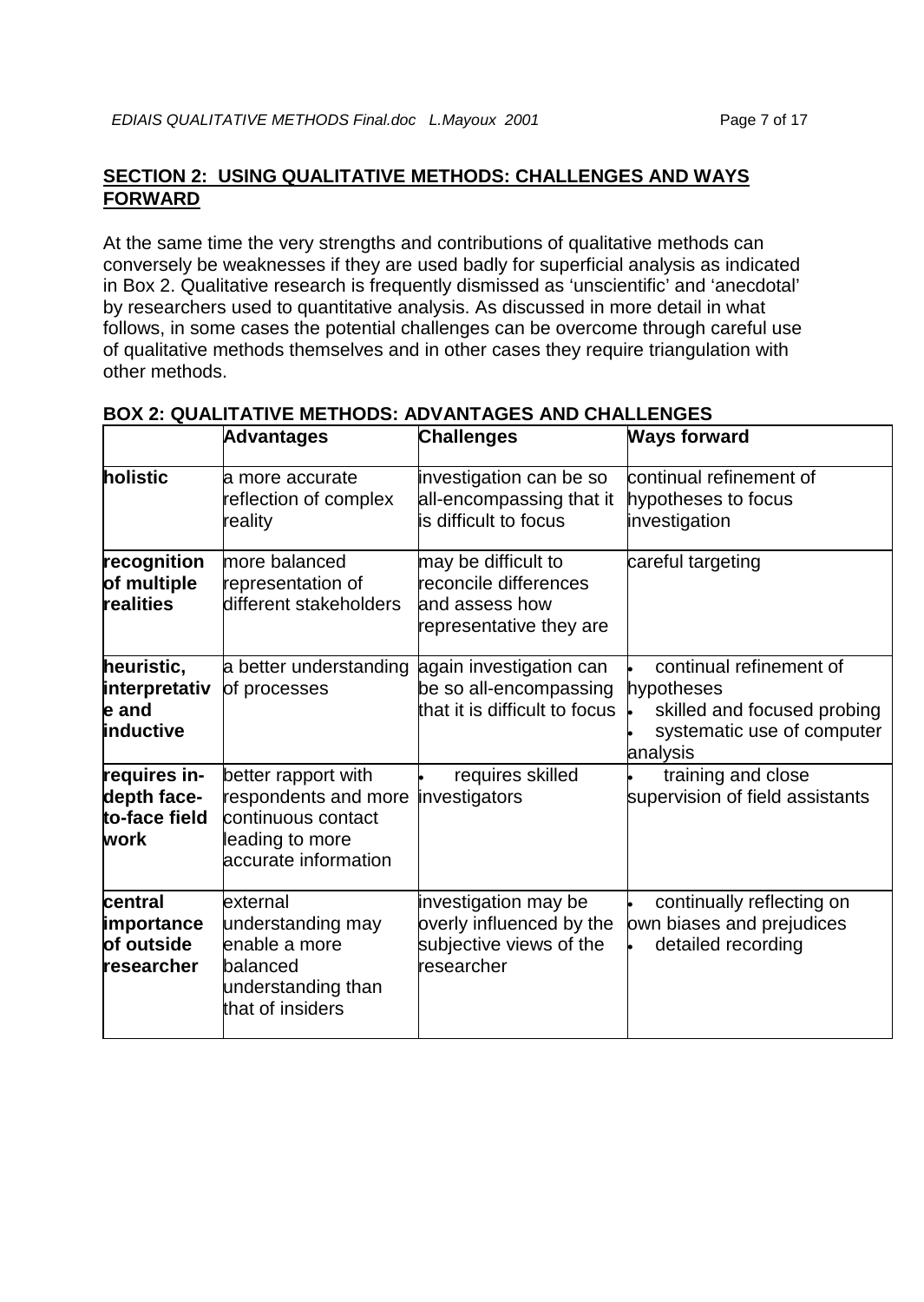| focus on<br><b>information</b><br>from<br><b>individuals</b><br>as well as<br>groups | Better understanding<br>lof difference and<br>ability to get sensitive<br>information                                           | may be difficult to<br>reconcile differences<br>land assess how<br>representative they are<br>the close<br>relationship may give<br>greater scope for<br>manipulation and false<br>application by<br>linformants<br>raises ethical<br>issues of confidentiality | Detailed recording<br>Triangulation<br>Developing good levels of<br>rapport<br>Adherence to ethical code |
|--------------------------------------------------------------------------------------|---------------------------------------------------------------------------------------------------------------------------------|-----------------------------------------------------------------------------------------------------------------------------------------------------------------------------------------------------------------------------------------------------------------|----------------------------------------------------------------------------------------------------------|
| record what<br>İS.<br>happening<br>rather than<br><b>influencing</b><br>events       | Information may be<br>more reliable if the<br>investigation is not<br>influenced by<br>expectations or fear of<br>consequences. | The assessment<br>process is extractive<br>and may not make a<br>contribution to program<br>or policy development                                                                                                                                               | Attention to methods of<br>ldissemination                                                                |

# **2.1 QUALITATIVE INTERVIEWS[5](#page-7-0)**

The central method in qualitative research is simply talking and listening to people. In qualitative research every opportunity for investigation and increasing knowledge is important. The unanticipated may often be more useful in highlighting what people really think and really do than answers in a formal survey situation. Qualitative interviews can take many forms including:

- Qualitative questions added to structured surveys and questionnaires at the end, or annotated in the margin
- Semi-structured interviews where the questions are more open and answers recorded in more detail, and where spaces are left for unanticipated issues which arise in the course of conversation.
- Open-ended but more probing interviews where the broad issues to be covered are clear, but the order or ways in which they are asked are decided in the course of conversation
- Completely open-ended ad hoc conversations with people as the opportunity arises and determined by what they are interested in talking about.

Depending on the focus of investigation, questions can range from micro-level details of people's daily lives to detailed questions about ways in which organisations and institutions work, or macro level policies. The distinguishing feature of qualitative interviews is their continual probing and cross checking of information and a cumulative building on previous knowledge rather than adherence to a fixed set of questions and answers. For this good interpersonal skills are crucial as is careful documentation (See Box 3).

<span id="page-7-0"></span> $<sup>5</sup>$  For further discussion see eg Patton 1990; Woodhouse 1998.</sup>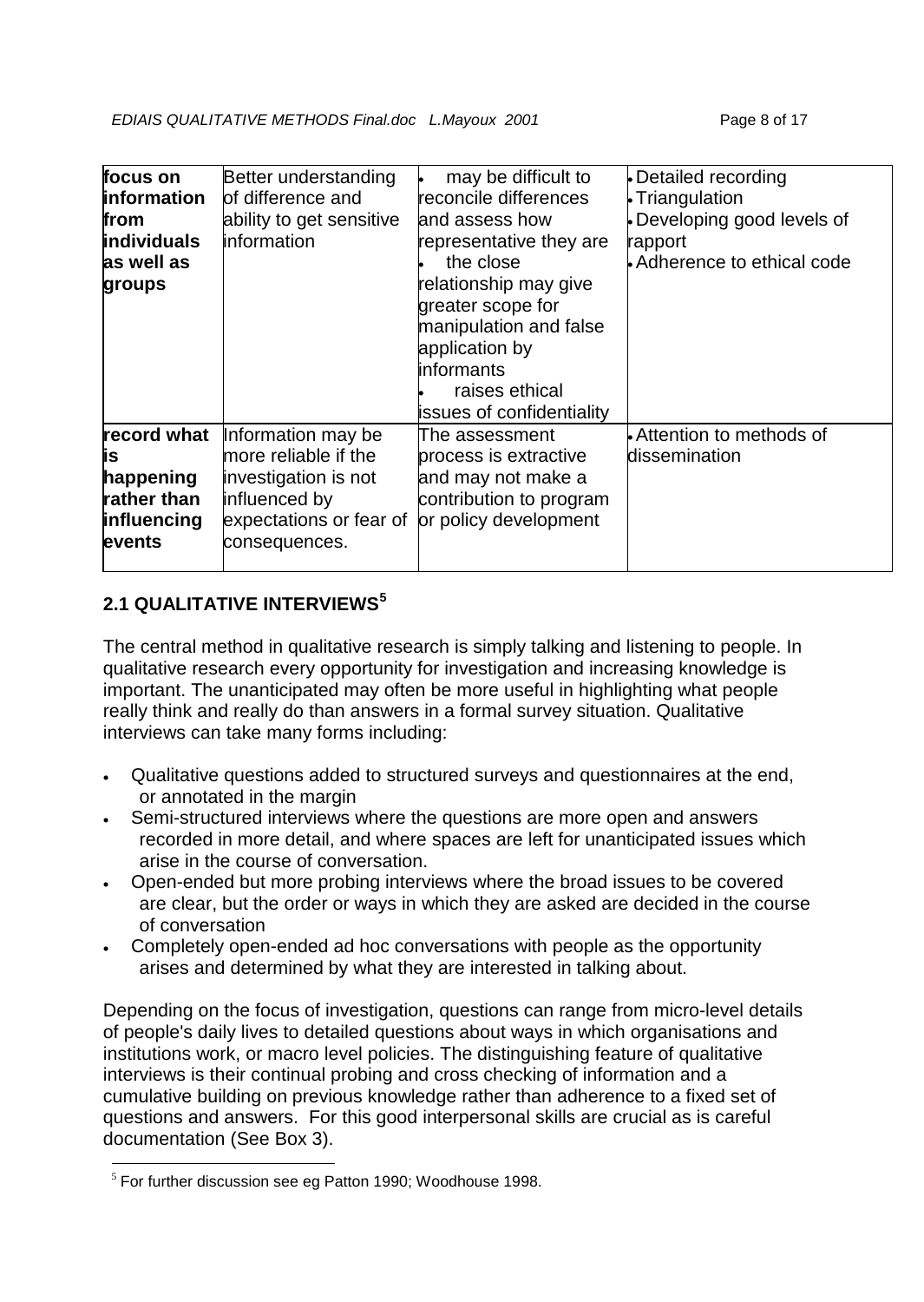Qualitative interviews can generate quantitative information, depending on the ways in which they are integrated with survey techniques and the sampling strategy used. For example types of responses can be classed together and numbers of people counted. Qualitative interviews can also be conducted with groups of people. They often involve several members of one household, or neighbours who come in to hear what is going on or other members of organisations who happen to be passing by. They can also use visual methods like those used in participatory research. Diagram methods like timelines, Venn diagrams and maps are often useful to liven up interviews and build rapport, to help clarify communication and/or to make collection of information more systematic.

# **BOX 3: GOOD PRACTICE IN QUALITATIVE INTERVIEWS**

#### : *Probing and cross-checking*

• Questions or topics are tailored to different informants and stages of enquiry making use of findings from previous interviews

• Informants can be identified progressively to explore a range of different types of knowledge and perspectives,

• Findings reduced to understandable patterns using qualitative analysis and/or diagrams

• Findings are validated by cross-checking with other questions and information from other informants

## *Good interpersonal skills*

• sensitivity to the respondents' mood, body language and time constraints and to the different cultural norms that may shape these;

• ability to really listen to answers, and to probe and cross-check in a thorough but sensitive manner;

• taking notes in a discrete, non-threatening way which does not interrupt the flow of conversation; tape-recording is often a possibility

• using humour and personal experience to bring up sensitive issues or to challenge a response.

## *Careful documentation*

• continually examining own biases

• as far as possible quoting an interviewee's exact words and making clear where the interviewer's own analysis and interpretation has been added

# **2.2 DIRECT OBSERVATION[6](#page-8-0)**

A second key element of qualitative research is observation in order to capture the unexpected, unusual or unsaid. Observation is useful in:

<span id="page-8-0"></span> $6$  For further discussion see eg Adler and Adler 1994; Atkinson and Hammersley 1994.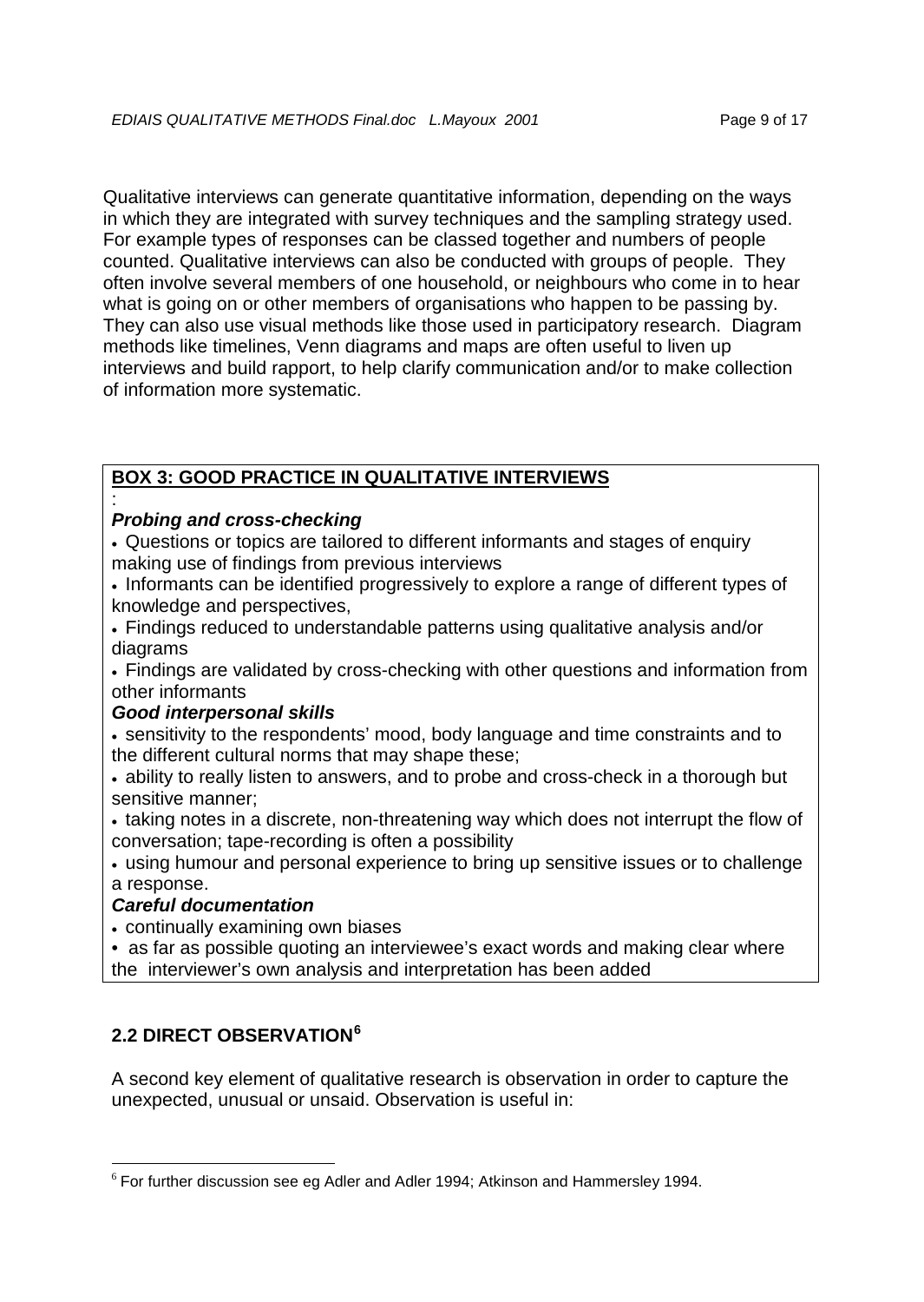- *getting a better understanding of context*
- *cross-checking information* and possible differences between what people do and what they say they do.
- *assessing the quality of relationships* between individuals or groups eg relations within the household, and between different parts of a community. for example in relation to patronage, dependency, or ethnicity.
- to *gain new insights* or to discover things that people may not wish to reveal in interviews, or may be not asked about in surveys and may not have thought of mentioning.
- *building rapport with informants*

A distinction is often made between:

- *participant observation*, where the observer shares in at least some of the activities or discussions that are being assessed in order to get a better understanding of insider views and experiences, and
- *non-participant direct observation* where the observer deliberately does not become involved in the situation under assessment in order not to influence it.

In reality the distinction is often blurred as any observer is likely to influence events in some way and/or stand back and let events happen.

Observation often occurs in all types of assessment. Good interviewers will carefully observe the nonverbal signals that a respondent may give and adapt their questions in light of this. They will observe the environment in which an interview is conducted to see if there are signs that confirm or contradict what the interviewee is saying. It is possible to make this observation process more systematic and more reliable as summarised in Box 4. Key elements are careful documentation and being critically reflective on ones own assumptions and biases. It is very important to cross-check information from observation to avoid misunderstanding particularly where the observer is from a different culture. Videos and photographs may be extremely useful for both aiding memory and as a focus for subsequent questions.

Observation can be combined with both quantitative and participatory methods. Some of the things observed can be quantified eg length of time or numbers of contributions taken by particular speakers at a meeting, numbers of houses of particular types which may indicate levels of poverty. In quantitative surveys inconsistencies and observations may be jotted down in the margins of survey forms or relegated to a section at the end. Documentation of participatory exercises should also include observation. Observations can also be recorded in the form of diagrams.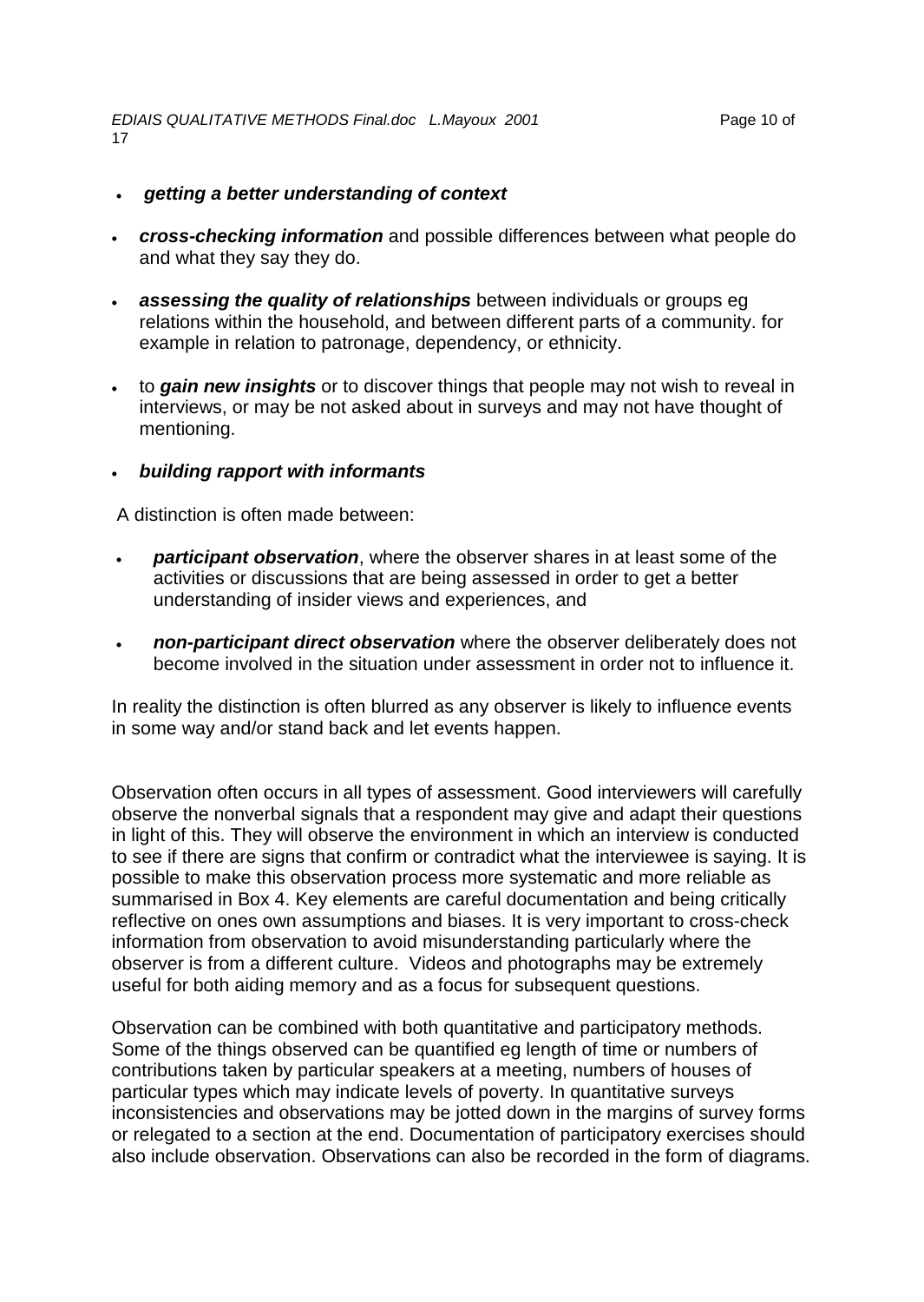# **BOX 4: GOOD PRACTICE IN OBSERVATION**

## *Careful documentation of:*

• the degree and quality of participation of individuals and groups in discussions, including who was not participating or not even invited to participate;

- the way in which different individuals and groups treat each other, and each other's ideas;
- the way in which conflict or disagreement between individuals and groups is handled;
- the degree of independent decision-making by different people and groups;
- the body-language of participants and the physical setup of the house or meetings and gatherings;
- the informal interactions before, during, and after discussions, meetings and during breaks.

## *Critical attitude*

• continual questioning of own assumptions and biases

• taking care to cross-check with other methods later to go beyond external behaviours which may have been misunderstood

*Video and photographs* may be very useful where possible

# **2.3 CASE STUDIES[7](#page-10-0)**

Case studies may use either of the above methods in order to compile a comprehensive and systematic picture of a particular case. Case studies may be of many different types including:

- *individuals*
- *households*
- *communities*
- *markets*
- *programmes and organisations*
- *events*
- *policies*

They typically combine investigation of:

- *context*
- *aspirations and perceptions,*
- *resources and power relations*
- *institutions and development interventions*.

Case studies are useful:

<span id="page-10-0"></span> $7$  For more details see eg Patton 1990; Stake 1994; Thomas 1998 and for institutional analysis see Roche 1998, 1999.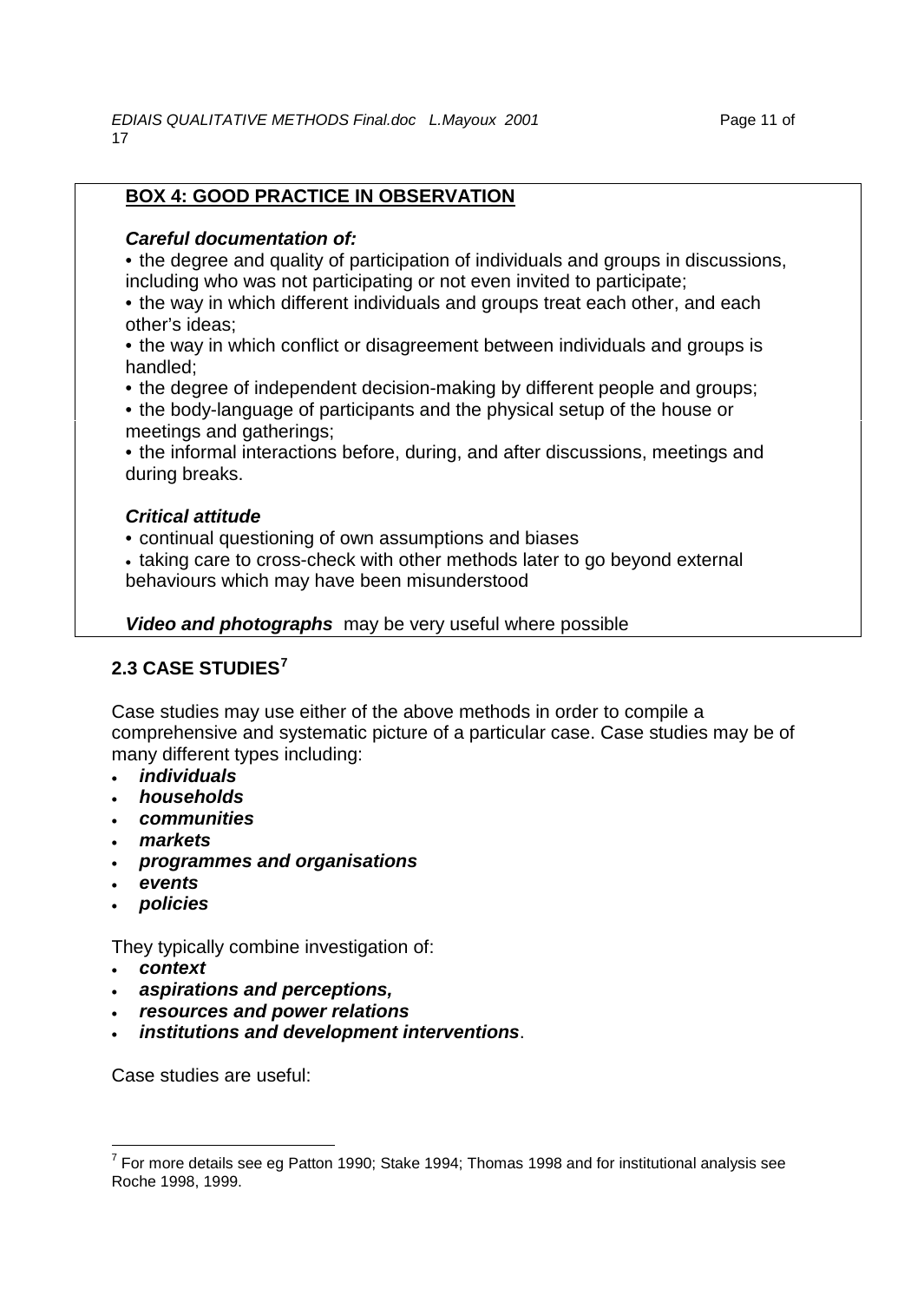- where *individual*, rather than standardised, outcomes are sought
- providing a *focus for debate and further probing* of sensitive issues in informal interviews with other respondents.
- for *illustrative purposes* of typicality and/or limitations of findings and/or to highlight particular issues
- for *demonstrating and communicating impact* in presentation of findings, dissemination, publicity and training

These may often be combined for comparative purposes or to follow through processes at different levels. Case studies may not only be used to look at micro level impacts. They are also potentially useful in investigating macro level policies, for example following through the ways in which policies are implemented from their process of formation, through their implementation by different agencies are different levels down to their impacts on individuals and households. Following processes through in this way is likely to be very useful in indicating the ways in which macro level policies might be to be changed in order to have the outcomes desired.

Given the amount of time needed to compile a comprehensive case study, careful and purposive selection of the particular cases to be studied is crucial. The ways in which case it should be selected will depend on the use to which case studies are to be put as summarised in Box 5.

| <b>Types of case</b>               | <b>Usefulness</b>                                    |
|------------------------------------|------------------------------------------------------|
| Unusual, extreme, or deviant       | Useful in understanding puzzling cases which         |
| cases (programme dropouts,         | seem to break the rules, and why certain people or   |
| failures, or successes)            | organisations seem to achieve particularly good or   |
|                                    | bad results. Useful in understanding the reasons     |
|                                    | for exceptionally good or bad performance.           |
| <b>Typical or average cases</b>    | Useful in understanding the situation of most        |
|                                    | people, communities, and organisations. Findings     |
|                                    | maybe replicable in other 'normal' situations.       |
| <b>Homogenous or similar cases</b> | Useful in looking at particular sub-groups in depth, |
| (for example, looking at impact)   | which maybe important when many different types      |
| on a group of women of the         | of people or activities are involved.                |
| same age, or looking at a          |                                                      |
| number of credit projects)         |                                                      |
| <b>Varied or heterogeneous</b>     | Useful in exploring common or distinct patterns      |

## **BOX 5: TYPES OF CASE STUDY AND THEIR USEFULNESS**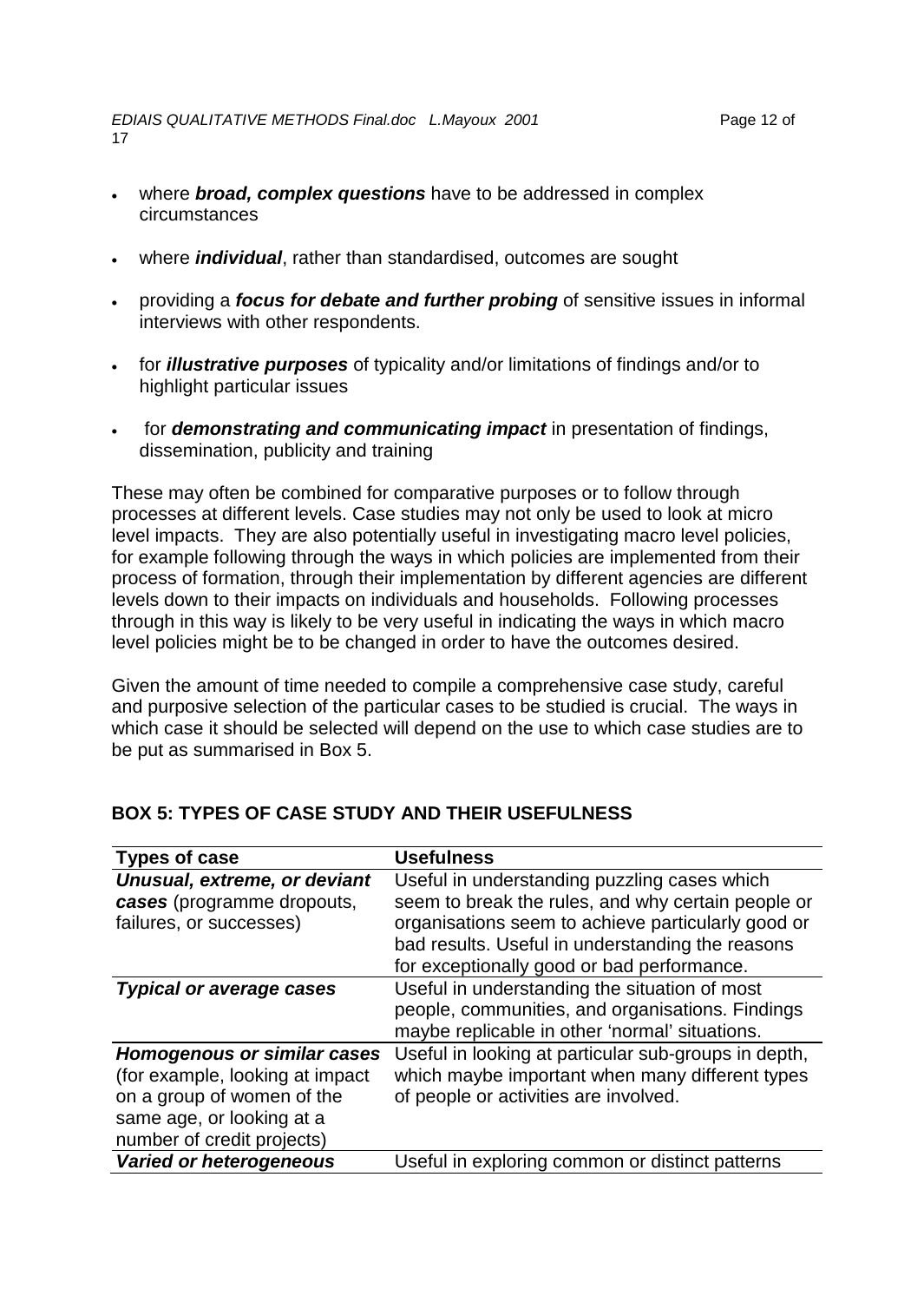| <b>cases</b> (deliberately seeking out | across great variance. Common patters in such        |
|----------------------------------------|------------------------------------------------------|
| different groups of people,            | cases are likely to indicate core and central        |
| organisations, or types of             | impacts of wider relevance, precisely because they   |
| programmes)                            | occur across diverse groups.                         |
| <b>Critical cases</b>                  | Useful when a single case study can dramatically     |
| (may have wider relevance; can         | make a point; statements such as 'if it happens      |
| be used for broader purposes,          | here it can happen anywhere' or 'if it doesn't work  |
| such as innovative work or work        | here it won't work anywhere' indicate that a case is |
| with new groups: or may                | critical.                                            |
| produce results which have high        |                                                      |
| political impact)                      |                                                      |
|                                        |                                                      |
| <b>Snowballing cases</b>               | Useful when the information to select all case       |
| (one starts with a few cases and       | studies is not available or are dependent on a       |
| then selects others on the basis       | greater understanding of the situation.              |
| of the findings)                       |                                                      |
| <b>Convenience cases</b>               | Generally a bad idea if these are the only or most   |
| (where case studies are chosen         | important reasons for choosing case studies.         |
| solely because it is easy - the        |                                                      |
| information already exists, the        |                                                      |
| site is very close, and so on)         |                                                      |

Case studies may contain information which can be quantified and/or followed up by quantitative surveys. This is often necessary in order to assess the significance of any particular case. Case studies may also often involve participatory methods if the case study is of a group, community or institution or with different members of households. They may also be analysed or documented using diagram techniques to clarify interrelationships between the different elements.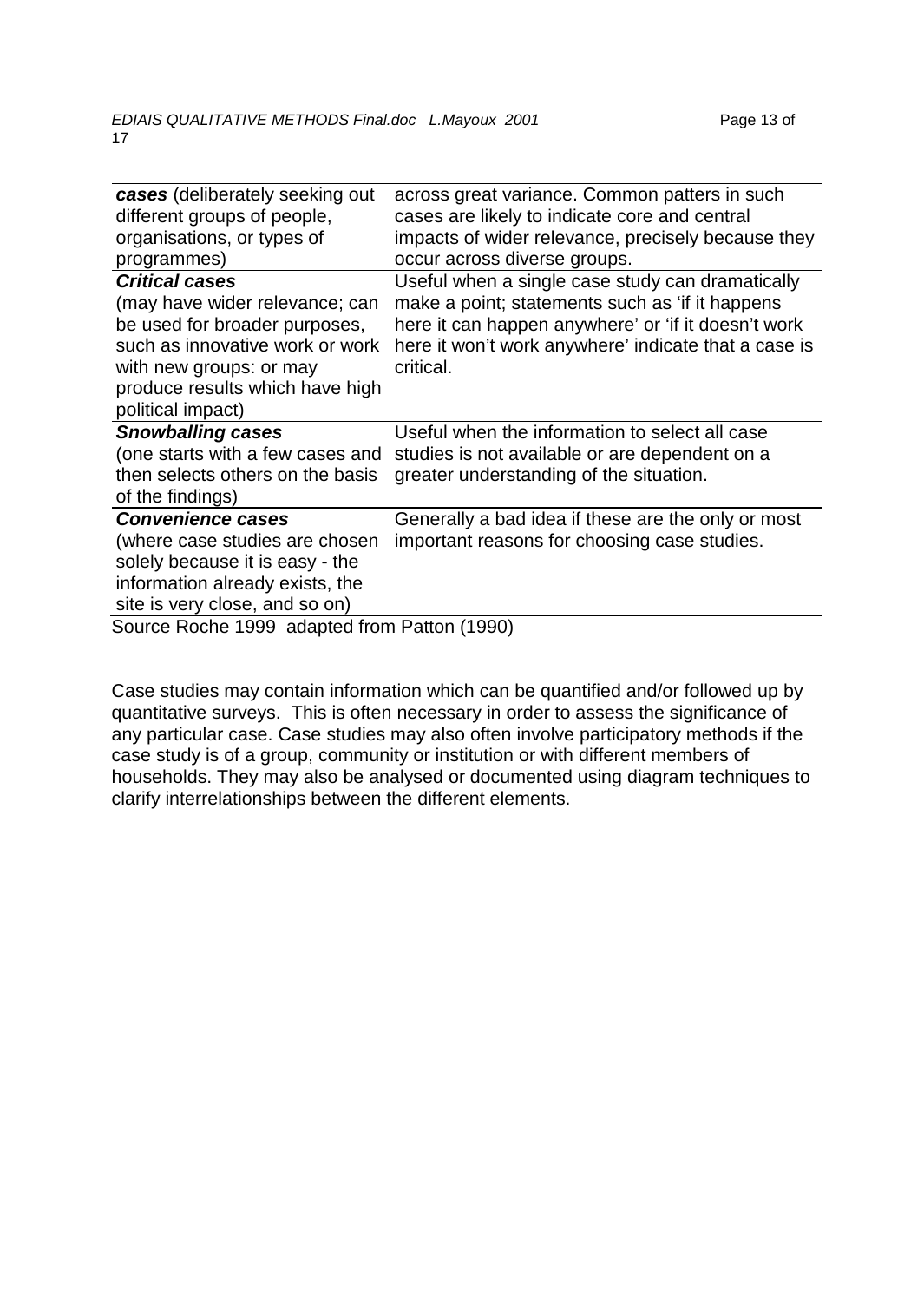## **SECTION 3: QUALITATIVE METHODS AND INTEGRATED IMPACT ASSESSMENT: GUIDELINES FOR COMMISSIONING QUALITATIVE ASSESSMENT**

Qualitative research must be an adequately resourced part of an impact assessment to ensure reliability and avoid anecdotal and biased reporting. They are nevertheless an important part of all stages of an impact assessment:

- *initial identification* of indicators, categories for sampling and analysis and initial formulation of hypotheses
- *during the impact assessment process* for crosschecking and probing issues raised by other methods and particularly investigating more sensitive and complex issues
- *towards the end of the assessment* to identify potential outcomes of recommendations generated in the more public fora of participatory consultations.

Many of the potential limitations of qualitative methods can be addressed through better use of the methods themselves:

- *continual probing, reflection and refinement of hypotheses*
- *good levels of rapport*
- *focused targeting of informants*
- *detailed recording*

The process of analysis can also be assisted by *computer analysis* using programmes like  $NUDist<sup>8</sup>$  $NUDist<sup>8</sup>$  $NUDist<sup>8</sup>$  which make analysis of large amounts of qualitative data more systematic. Attention to *methods of dissemination* can increase the usefulness of qualitative research in policy formation.[9](#page-13-1) Other shortcomings can be addressed through *triangulation* with other methods. In common with all impact assessment, but particularly in view of the confidential and sensitive information which can be obtained through qualitative methods, *ethical issues* of how the data will be used and disseminated will also be important.

Given the open-ended and evolving nature of qualitative research, it is less easy to state precisely what questions, methods will be used and which people will be interviewed. Nevertheless there are some broad guidelines which can be followed and questions which can be asked both in commissioning and assessing qualitative research as indicated in Box 6.

The skills and experience of the principal researcher/s will be crucial in keeping the qualitative research focused and exploring those issues which are important in a reliable manner. Nevertheless with appropriate training, less skilled local researchers can also be used for parts of the research. Local researchers, if chosen with care and have the requisite interpersonal skills, interest and enthusiasm, can be extremely effective in obtaining complex and sensitive information. They need not have academic training if they have good

<span id="page-13-0"></span><sup>&</sup>lt;sup>8</sup> For discussion of computer analysis of qualitative material see eg Richards and Richards 1994.

<span id="page-13-1"></span> $9$  See the useful discussion in Chataway and Joffe 1998.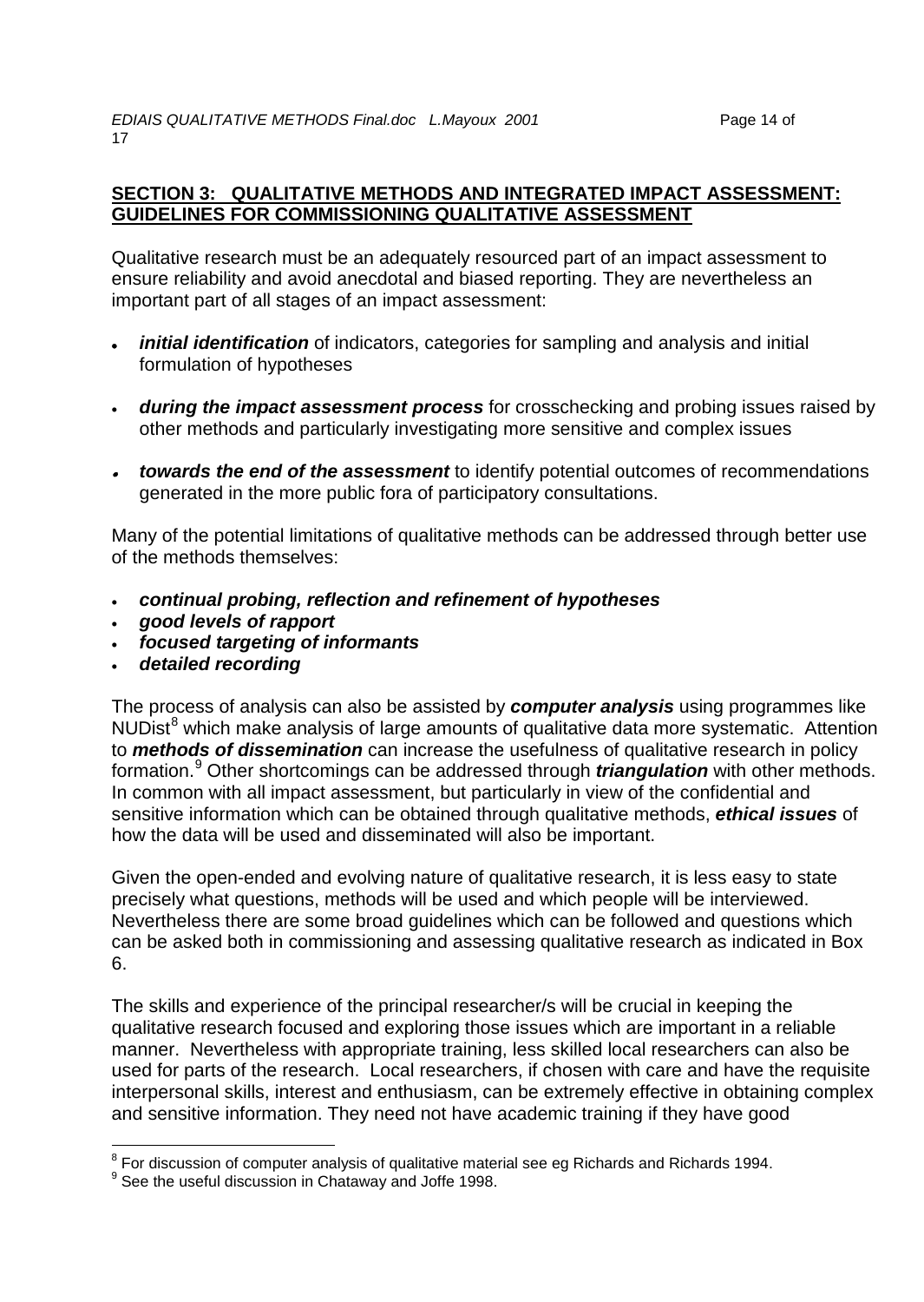interpersonal skills and a good level of local knowledge and contacts. In fact if those to be researched are poor and illiterate, high levels of education in all the researchers maybe a disadvantage. In addition, the subjective observations of local researchers may be very useful as information in its own right for external researchers. Local researchers will however need to be much more closely supervised than enumerators in quantitative surveys, either directly in the field or through communication like E-mail. This will therefore need to be allowed for in the time allocated to the principal researcher. A particularly important requirement for qualitative research is language skills sufficient to understand complex issues, and good translation will be needed if the researchers do not speak the local language.

Given the time-consuming nature of qualitative research and its potential contributions and limitations, careful thought should be given to ways in which it can be integrated with collection of quantitative data and also participatory methods as outlined above. This will require good communications between different members of the team to enable those responsible for the qualitative research to insert questions and issues as necessary.

# **BOX 6: CHECKLIST OF QUESTIONS**

# **USE OF QUALITATIVE METHODS**

- Which qualitative methods are to be used at which stage? How are they to be integrated with other methods?
- Have the topics being specified? Or are some of these left open?
- How are respondents to be selected? Is this known or is this left open?
- Has sufficient time been allocated for the unexpected? for observation overtime? for crosschecking?
- How are the findings to be recorded?
- Will the researchers follow an ethical code of conduct?
- How will the qualitative research the disseminated to feed into project improvement and/or policy change?

# **RESEARCHERS**

- What skills and experience do the researchers have of using qualitative methods? of the particular context and organisations involved?
- Is some of the research to be delegated to less skilled and possibly local researchers? What provision has been made for their training? Are they likely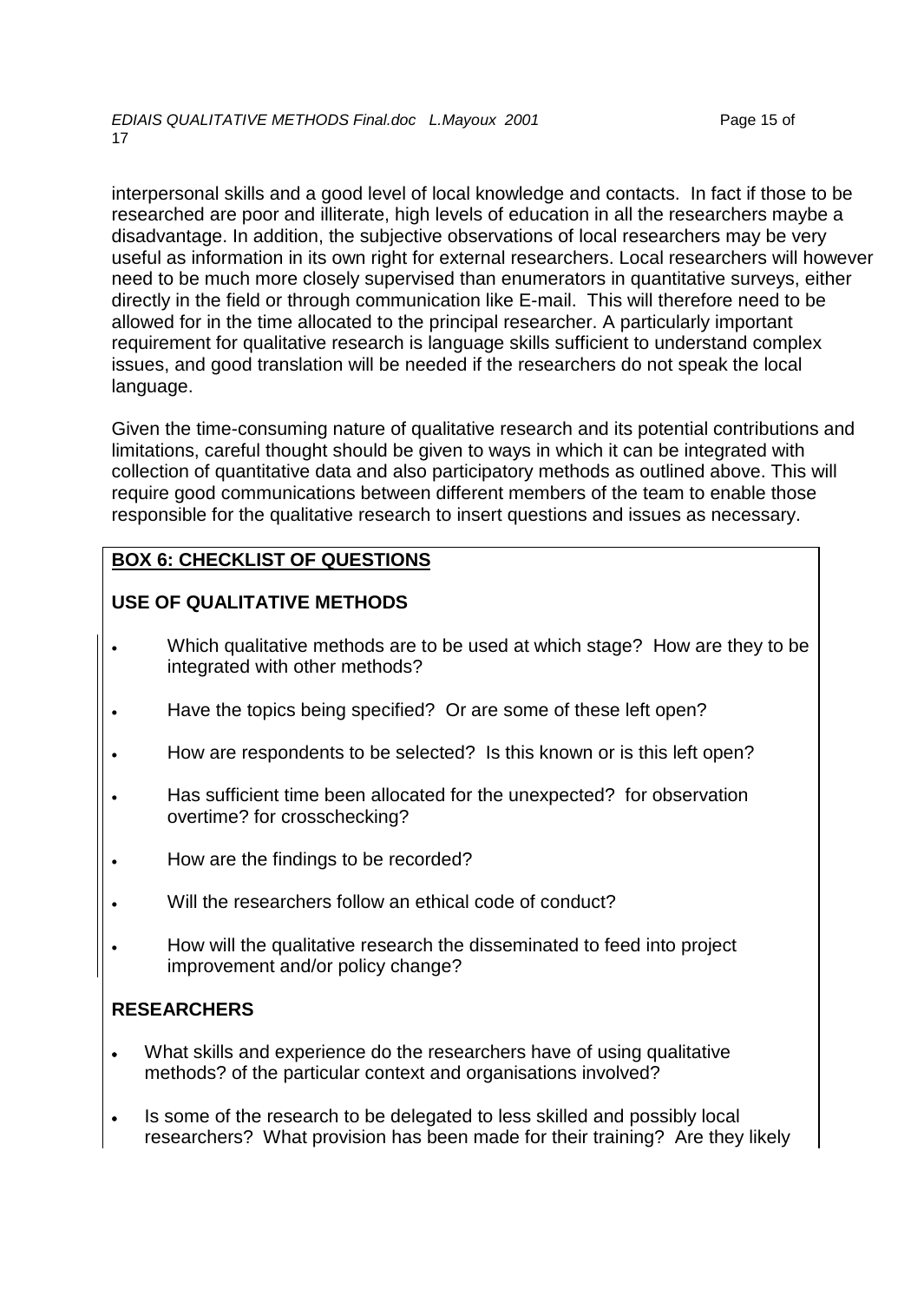to have good rapport with the people to be studied e.g. in terms of gender, ethnicity etc

• Do the researchers have the required language skills?If not what provisions have been made for translation?

# **ROLE IN INTEGRATED IMPACT ASSESSMENT**

- What limitations of qualitative methods are foreseen? How will these be dealt with?
- How are qualitative methods to be integrated with quantitative and participatory methods?

# **REFERENCES**

Adler, P. A. and P. Adler (1994). Observational Techniques. Handbook of Qualitative Research. N. K. Denzin and Y. S. Lincoln. London, Thousand Oaks, New Delhi, Sage**:** 377-392.

Atkinson, P. and M. Hammersley (1994). Ethnography and Participant Observation. Handbook of Qualitative Research. N. K. Denzin and Y. S. Lincoln. London, Thousand Oaks, New Delhi, Sage.

Chataway, J. and A. Joffe (1998). Communicating Results. Finding Out Fast: Investigative Skills for Policy and Development. A. Thomas, J. Chataway and M. Wuyts. London, Thousand Oaks, New Delhi, Sage**:** 221-236.

Denzin, N. K. and Y. S. Lincoln, Eds. (1994). Handbook of Qualitative Research. Thousand Oaks, London, New Delhi, Sage.

Hill, P. (1986). Development Economics on Trial: The Anthropological Case for a Prosecution. Cambridge, Cambridge University Press.

Kabeer, N. ( 1998). 'Money Can't Buy Me Love'? Re-evaluating Gender, Credit and Empowerment in Rural Bangladesh. Brighton, IDS.

Patton, M. Q. (1990). Qualitative Evaluation and Research Methods. Newbury Park CA, Sage Publications.

Richards, T. J. and L. Richards (1994). Using Computers in Qualitative Research. Handbook of Qualitative Research. N. K. Denzin and Y. S. Lincoln. London, Thousand Oaks, New Delhi, Sage**:** 445-462.